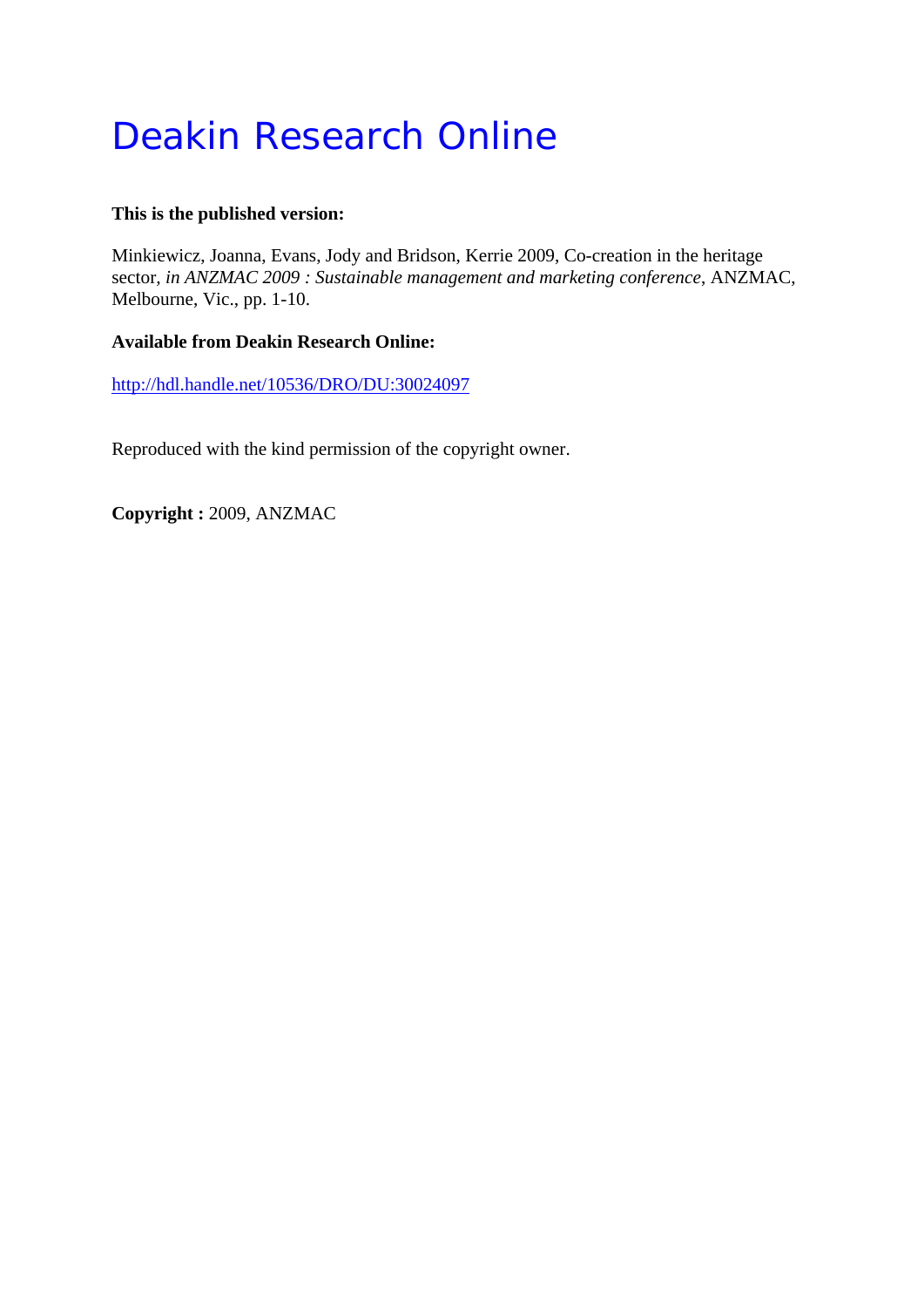**Page 1 of 10 ANZMAC 2009**

## **Co-creation in the Heritage sector**

## **Joanna Minkiewicz, Jody Evans, Melbourne Business School Kerrie Bridson, Deakin University**

#### **Abstract**

This conceptual paper aims to contribute to current services marketing, service-dominant logic and co-creation literature by investigating the co-creation of experiences and conceptualizing it in terms of three dimensions. A conceptual model is developed in the context of the heritage sector, with each of the three proposed dimensions discussed in-depth.

**Keywords:** services marketing, service-dominant logic, experience economy, co-creation, co-production, heritage sector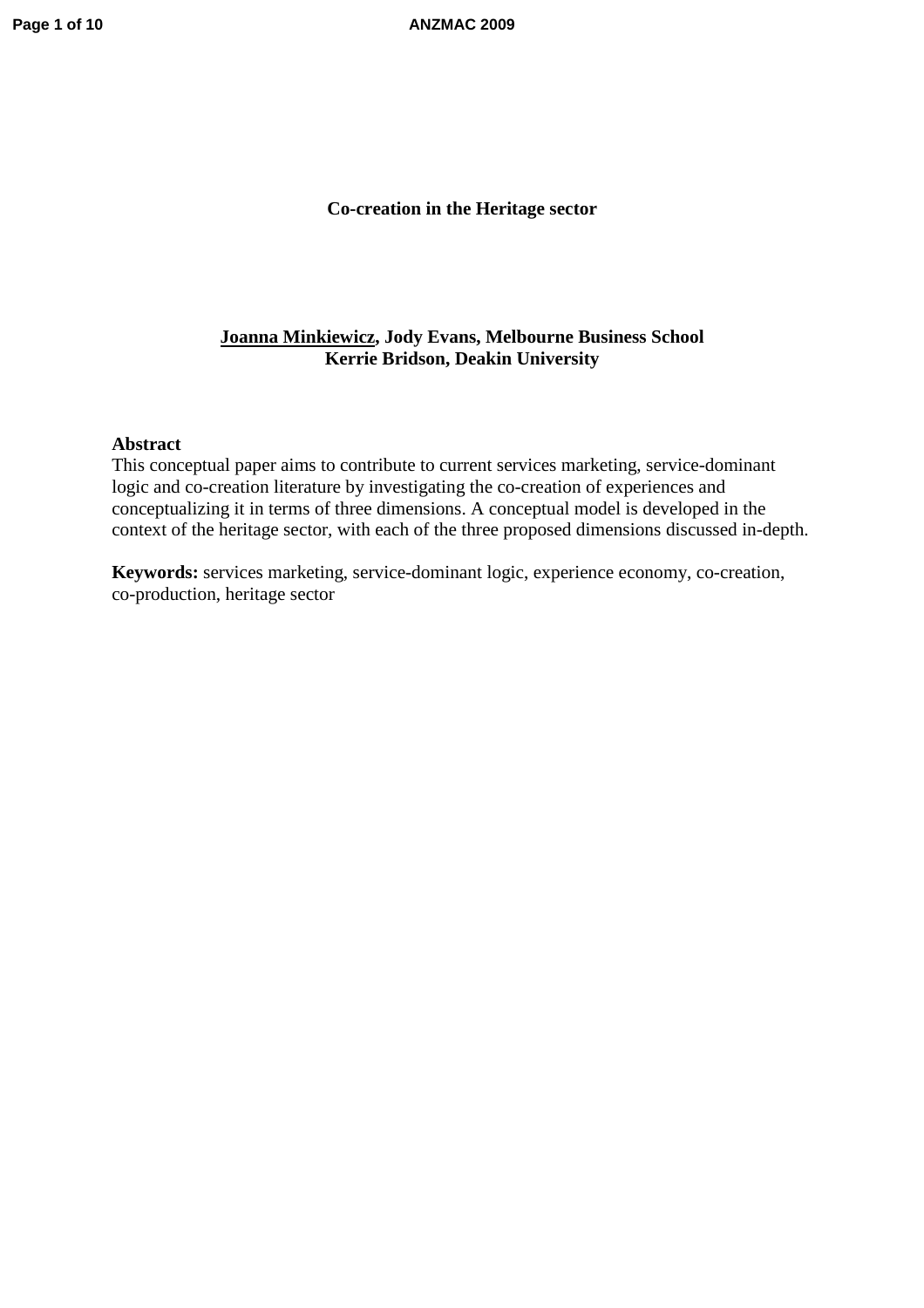#### **Co-Creation in the Heritage Sector**

### **Introduction**

The heritage sector is facing significant challenges in the  $21<sup>st</sup>$  century. According to the Australian Culture and Leisure classifications (Australian Bureau of Statistics, 2001) the heritage sector comprises museums (including art and other museums) and environmental heritage organisations (nature parks and reserves, zoological parks, aquaria and botanic gardens). In the face of a wide-spread decline in cultural consumption over a 10 year period (Australian Bureau Statistics, 2008), an influx of competitors and a time-poor population (Burton, Louviere and Young, 2009), organisations in the heritage sector need to develop a positional advantage in the marketplace to secure a share of consumers' leisure time. We argue that one way to do this is through co-creation of the experience. This paper is part of a larger study investigating co-creation and its ability to create a positional advantage for organisations in the heritage sector. Figure I presents the full model. In this paper, we focus on conceptualizing co-creation. To this end, we aim to clarify our perspective on co-creation and provide a comprehensive definition of the construct. Moreover, we suggest a number of dimensions which reflect a co-creation capability.

#### **Figure I: Full Model**



**Co-creation – perspective and its definition** 

The research paradigms of relationship marketing and service-dominant logic (SDL) have formed the foundation for the present discussion of co-creation. Co-creation has been defined in terms of co-creation of value by both Prahalad and Ramaswamy (2004a) and Vargo and Lusch (2004a). In challenging the traditional notion of value and its creation, namely that firms create and exchange value with consumers, Prahalad and Ramaswamy (2004a) argue that the firm and the consumer are increasingly creating value through personalised experiences that are unique to each individual consumer. They assert that the cocreated experience becomes the very basis of value. In line with this, they define co-creation as "*engaging customers as active participants in the consumption experience, with the various points of interaction being the locus of co-creation of value*" (2004a, p. 16). Experiential consumption research (Holbrook, 2006, 2007b, 2007c, 2007a; Holbrook and Hirschman, 1982) and consumer culture theory (Arnould and Thompson, 2005) consider value not in the object of consumption but in the consumption experience itself. For most services, where it is long recognised that production and consumption occur simultaneously (Baker, Cronin and Hopkins, 2009), the "value" that the visitor obtains is inherent in the experience itself, similar to what Lusch and Vargo (2008b) refer to as "value-in-use" (p.30). Bourgeon-Renault et al.(2006) in the context of museums and monuments, support such a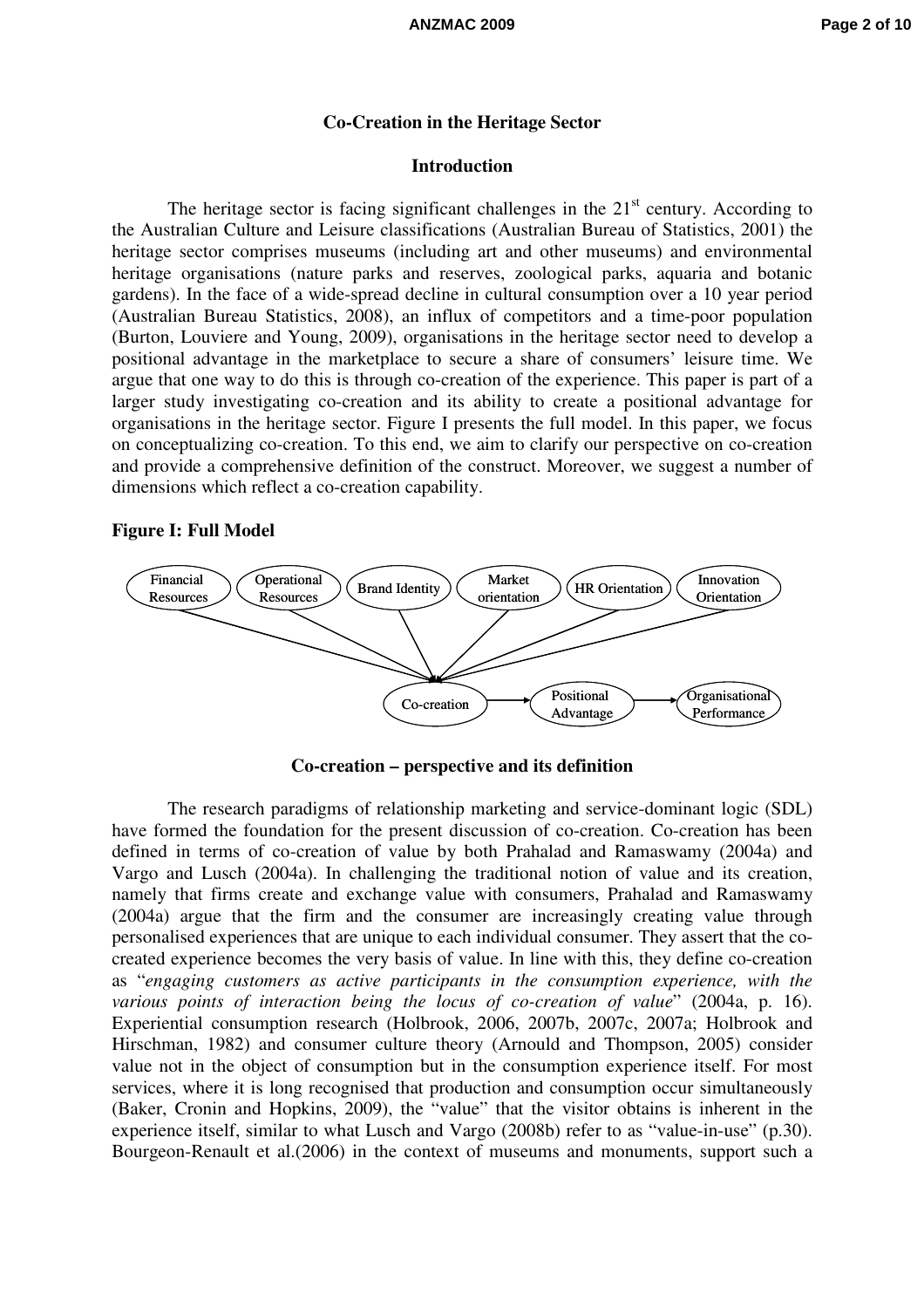relational approach to value, asserting that value in the consumption of arts/leisure services is inherent in the consumption experience itself.

Organisations in the heritage sector can be regarded as experience-centric places that offer emotional and cognitive stimuli and facilitate service experience consumption (Chan, 2009). Consequently, we see it more appropriate to define co-creation in terms of co-creation of the experience rather than co-creation of value. As Chen (2009) succinctly explains, the experience is the object of value. Co-creation in this study, therefore, refers to the service experience and is the mutual creation of the experience by the consumer and the service provider. As McIntosh (2009) asserts, valued dimensions of the experience are produced in part by the visitor themselves through their personal thoughts, feelings, imaginations and the unique backgrounds that visitors bring with them to the leisure setting. By encouraging visitors to co-create their service experience, the aspects that they individually value are likely to be incorporated into the experience, making it unique and personal to each individual visitor. Moreover, we take an organisational perspective for our study. As exemplified in Figure I, we conceptualise co-creation as an organisational capability which potentially drives a positional advantage for heritage organisations.

## **The dimensions of co-creation**

Although heavily discussed in recent literature surrounding SDL and the experience economy, little empirical research exists in the area of co-creation. The research that has been conducted considers it from the perspective of the consumer (Auh, Bell, McLeod and Shih, 2007; Lengnick-Hall, Claycomb and Inks, 2000; Reinders et al., 2008). Pine and Gilmore (1999) emphasise the importance of creating memorable experiences and arguably, experiences that are co-created are likely to be more memorable. Consequently, co-creation must also be considered from an organisation's perspective. Prahalad and Ramaswamy (2004) are the first to have considered co-creation from an organisational viewpoint. In discussing co-creation as an organisational process, they focus on five building blocks: dialogue, access, risk assessment, and transparency (DART). MaCleod, Hayes and Slater (2009) liken these to principles of experiential design theory, asserting that these elements should be incorporated into the design of a service space. However, by focusing on DART, the spotlight is placed primarily on the design of the service experience from the perspective of the service provider. The limitation of this perspective is that it is task-oriented. This prevents co-creation from being considered in a holistic, organisation wide fashion, as was Prahalad and Ramaswamys original intent. By exploring the literature more broadly including services marketing, relationship marketing, SDL, experiential consumption and the experience economy we propose a number of broader dimensions which better reflect a cocreation capability including: Personalization, Engagement and Co-production (See Figure II). Each of these will now be discussed in turn.



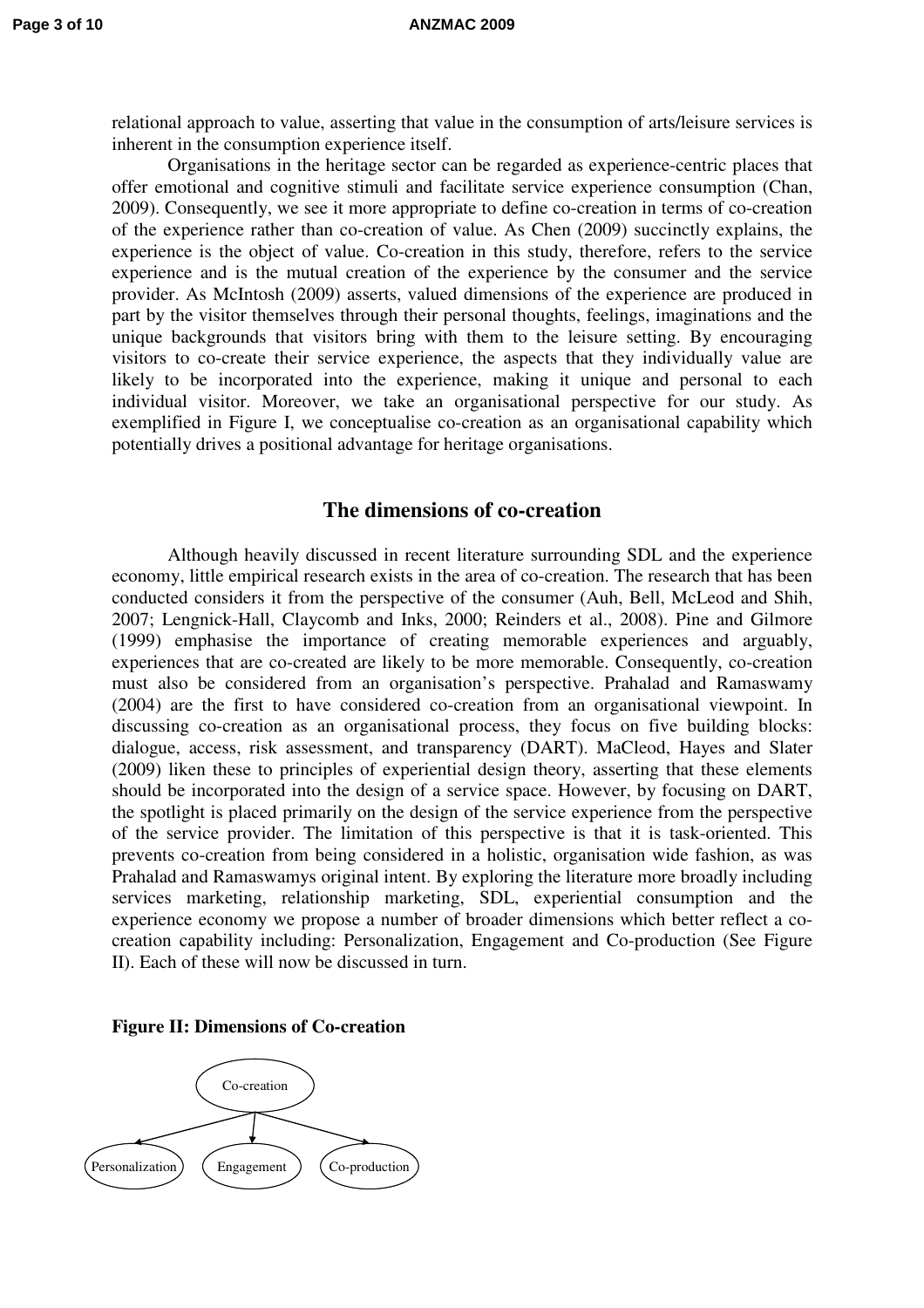#### **Personalization**

Surprenant and Solomon (1987) refer to personalized service as "..*any behaviors occurring in the interaction intended to contribute to the individuation of the customer"* (p. 87), with Ball, Coelho and Vilares (2006) most recently define service personalization as "*any creation or adjustment of a service to fit the individual requirements of a customer*" (p. 391). In contrast, Pine, Peppers and Rogers (1995) refer to customization as manufacturing a product or delivering a service in response to a particular customer's needs, with mass customization referring to the ability to do this in a cost-effective manner. In their discussion of SDL, Vargo and Lusch (2004a) advocate customization as one of the hallmarks of a service-centred view. Service customization refers to a firms "..*ability to target individuals, engage in dialogue with them and personalize an offering that meets their requirements*" (Day and Montgomery, 1999). It is evident that the personalization and customization are inherently the same concept, yet suffer from a lack of common language in academic literature (Vesanen, 2007). There is recent literature that continues to differentiate between service customization and personalization (Ball et al., 2006; Bettencourt and Gwinner, 1996; O'Shaughnessy and O'Shaughnessy, 2009). However, Shen and Ball (2009) unify the two analogous concepts, defining personalization as "*customizing services to an individual customer through the adaptive behaviour of service representatives"* (p. 81). We adopt this definition for the purposes of this study.

In line with Gwinner et al (2005) and Surprenant and Solomon (1987), Shen and Ball (2009) further explicate service personalization to consist of two dimensions: interpersonal adaptive behavior and service-offering adaptive behavior. In the case of interpersonal adaptive behavior, employees may adjust their verbal and non-verbal behavior to the interpersonal context of the service interaction such as addressing visitors by first name, engaging in small talk, displaying personal attention and warmth and displaying a genuine desire to assist them (Shen and Ball, 2009). Service-offering adaptive behavior refers to employees tailoring the service offering to an individual visitor by offering options or exercising discretion to accommodate the needs of the visitor. Shen and Ball (2009) also suggest a third way of personalizing interactions with visitors through information technology. Referred to by Shen and Ball (2009) as Technology Mediated Personalization (TMP), examples may include individualized interactions on websites and/or through the telephone, personalized emails and customization of website messages. Considering the importance of employee interaction for visitors to heritage organisations, and the significant impact that technology has made on service offerings within this sector, the three dimensions of personalization are felt to be particularly relevant.

In co-creating an experience with each visitor, the service provider must allow for experience personalization and develop this as a core capability within the organization. For some customers, their experience may not necessarily begin upon commencing the service experience or end at its completion. For some, a key part of the experience is the virtual experience while planning their visit or reliving the experience and sharing their memories with others. A well-developed on-line and multi-media presence is one simple way to allow each visitor to co-create their experience through not only tailoring the experience to their needs but to also relive the experience time and time again. Viewing co-creation as a capability, it is logical that the extent to which the service organisation is able to customize the offer and ensure personalized execution will be strongly linked to its ability to secure a positional advantage in the marketplace.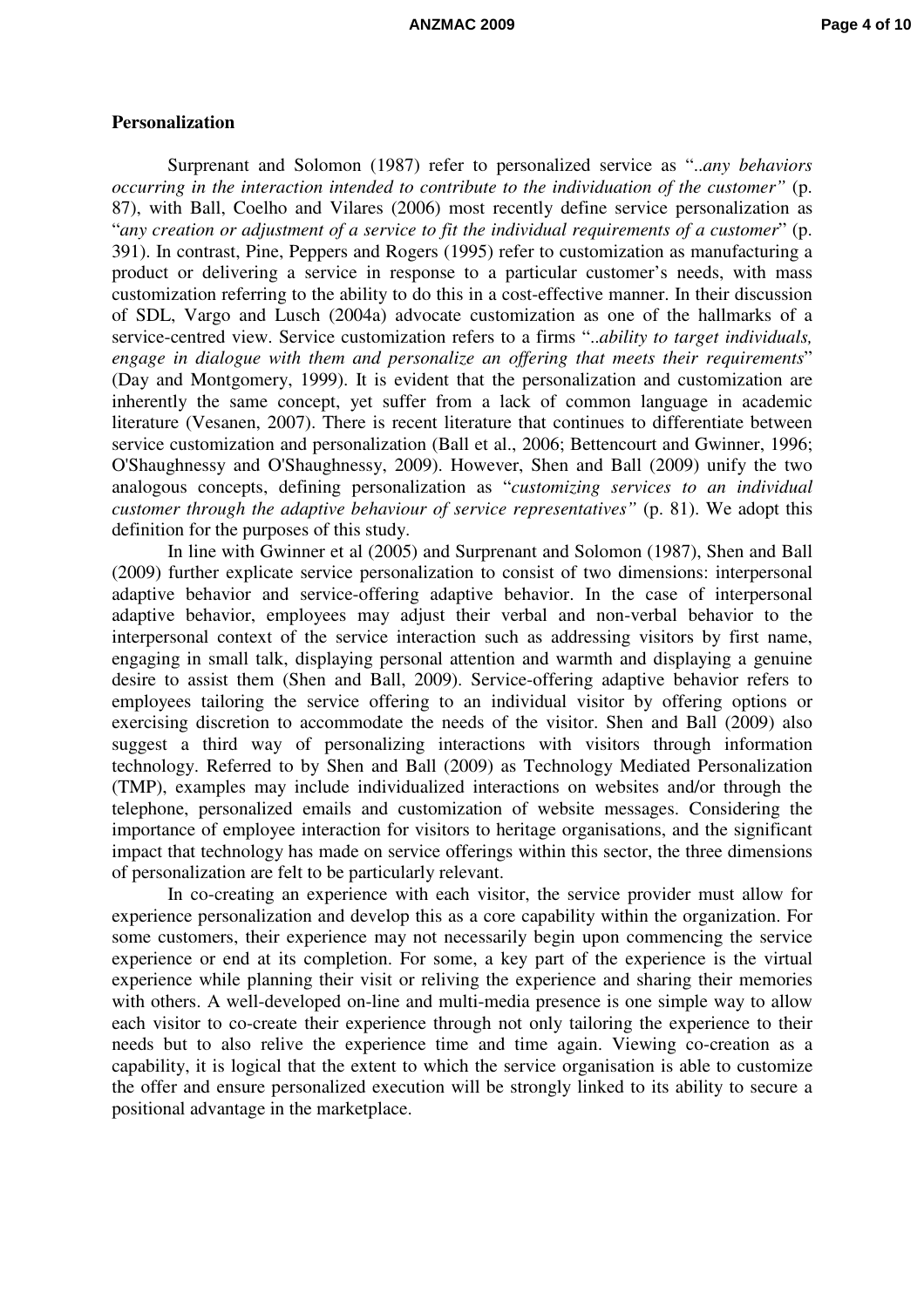#### **Engagement**

Engagement has been explored in-depth in organisational behavior literature as a means to explain organizational commitment and organizational citizenship behavior (Kahn, 1990; Saks, 2006). It has also been discussed in advertising literature, where it is suggested that it may be used to measure the strength of a company's relationships based on the extent to which customers have formed both emotional and rational bonds with a brand (McEwen, 2004). For the purposes of the current study, engagement is conceptualised from an organisational perspective as involving visitors in the service experience with the aim of encouraging a sense of connection between the visitor and the service organisation.

Involvement has most often been studied from a consumer perspective within a product context, with most researchers likening involvement to perceived personal relevance (Celsi and Olson, 1988; Petty and Cacioppo, 1981; Richins and Bloch, 1986). More recently Bowden (2009) defines involvement as a goal-directed motivation that is indicative of the extent to which a decision is viewed as personally relevant to the consumer. Engagement of the visitor is much more than "staging" an experience. Staging experiences implies service operators intentional use of services as the stage and goods as props to engage individual customers in a way that creates a memorable event (Pine and Gilmore, 1999). However, in line with our definition of engagement, visitor engagement is a function of how well an organisation can facilitate visitor involvement by making the experience personally relevant to visitors, by creating a personal connection and encouraging visitor immersion into the experience. One illustration of this is the British Museum's (Sweet, 2007) substantial remodeling of its architecture to feature modern, innovative design and flexible internal spaces with the objective of increasing relevance to today's consumer, thereby encouraging connectedness and engagement. The Melbourne Aquarium can also be said to have built opportunities for engagement through the creation of open interactive spaces, such as the River to Reef experience, which includes a floor to ceiling Coral Atoll where visitors can closely interact with the sea life and become immersed in the underwater experience. Another prime illustration designed to enhance visitor connectedness and augment the relevance of its exhibitions, is the National Gallery Victoria International which launched "art after dark" during the winter months, providing the opportunity for visitors to view the exhibition on selected evenings (National Gallery of Victoria, 2009).

Sawhney, Verona and Prandelli (2005) investigate the internet as a platform for customer engagement. Although their study examines customer engagement in product innovation, they argue that the Internet can serve as a powerful platform for enabling collaboration. Interactive in nature, the Internet medium allows heritage organisations to overcome the trade-off between richness of information and reach (Sawhney et al., 2005). The Internet allows richness of interaction and engagement of visitors without the need for physical proximity or personal interaction. For example, the National Gallery of London, which has been a leader in the application of on-line technology, had not only digitized its entire collection by 2000 but offers its on-line visitors the ability to view each painting in incredible detail using its Zoomable Pictures facility and enables printing of pictures from its permanent collection on demand (Bartak, 2007). The visitors ability to experience the service in any place at any time may be said to increase their level of engagement in the co-creation of their own experience.

## **Co-production**

Co-production has often been discussed concurrently with co-creation and the two constructs frequently used interchangeably (Payne, Storbacka and Frow, 2008; Payne,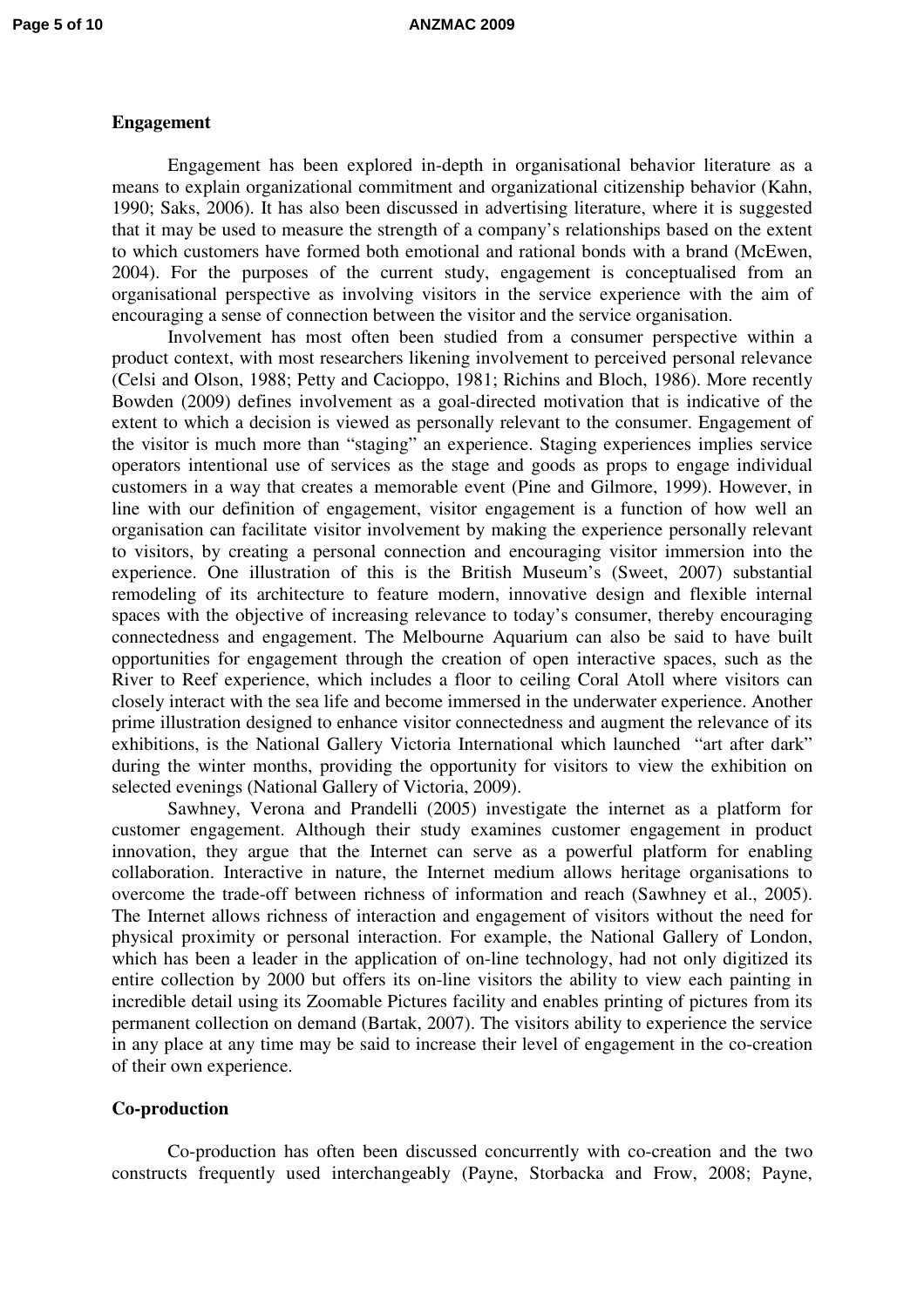Storbacka, Frow and Knox, 2009; Vargo and Lusch, 2004a). As later clarified by Vargo and Lusch (Vargo and Lusch, 2004b), our perspective is that they are different, with coproduction a dimension of the co-creation process. Co-production is seen as occurring when the customer actively participates in the creation of the core offer itself (Lusch and Vargo, 2006; Ordnani and Pasini, 2008). Although Ordnani and Pasini (2008) suggest that coproduction will always be an aspect of co-creation due to the inherent inseparability of services, co-production does not simply constitute participation in the experience. As Etgar (2008) and White, Hede and Rentschler (2009) point out, co-production implies that consumers actively participate in the performance of one or more activities performed throughout the service experience. Consequently, from an organisational perspective, we see co-production as the facilitation of active consumer participation in one or more activities performed throughout the service experience. Sovereign Hill in Ballarat can be seen to encourage visitors to become "actors" in the Gold Rush experience by providing opportunities to dress in clothing from the Gold Rush days, taking visitors for rides in old style horse and carts and enticing them to step into the shoes of the "miners" by trying their luck at gold panning in the river (Sovereign Hill, 2005).

However, co-creation of an experience can take place without co-production, particularly if the customer does not want to actively participate and produce any part of the service, but would rather take a more passive role. If we consider Pine and Gilmore's (1998) realms of an experience, such visitors would be situated at the "absorption" end of the participation continuum. In the context of the heritage sector, an example might be a visitor to a zoological garden that visits the exhibits to view the animals on display without actively taking part in any of the guided tours or animal talks. Therefore, in facilitating co-creation, it is important for an organisation to provide opportunities for voluntary co-production, as opposed to forcing visitors to co-produce part of the experience. Consequently, if visitors choose to co-produce they are automatically tailoring an aspect of the service in line with their requirements or benefits that they seek out of the experience such as experiential outcomes (Hilton, 2008). In doing this, they are actively co-creating their experience in conjunction with the service provider.

#### **Conclusion:**

Much research has considered the experience as intrinsic to the visitor (Binkhorst and Dekker, 2009; Burton et al., 2009; Chan, 2009; Chen, 2009), with the co-creation of value and experiences investigated from a consumer perspective. However, Scott, Laws and Boksberger (2009) identify that future research needs to focus on experiences from a managerial perspective, where experiences are designed and co-created by the visitor and the service provider. This research addresses precisely this need in considering co-creation as an organisational capability. Taking the holistic nature of co-creation into account, this paper moves beyond co-creation being seen as predominantly co-production to suggest a number of dimensions that reflect an organisation's co-creation capability. Specifically, our model suggests that the capability to co-create experiences with customers will involve aspects of experience personalization, engagement and co-production.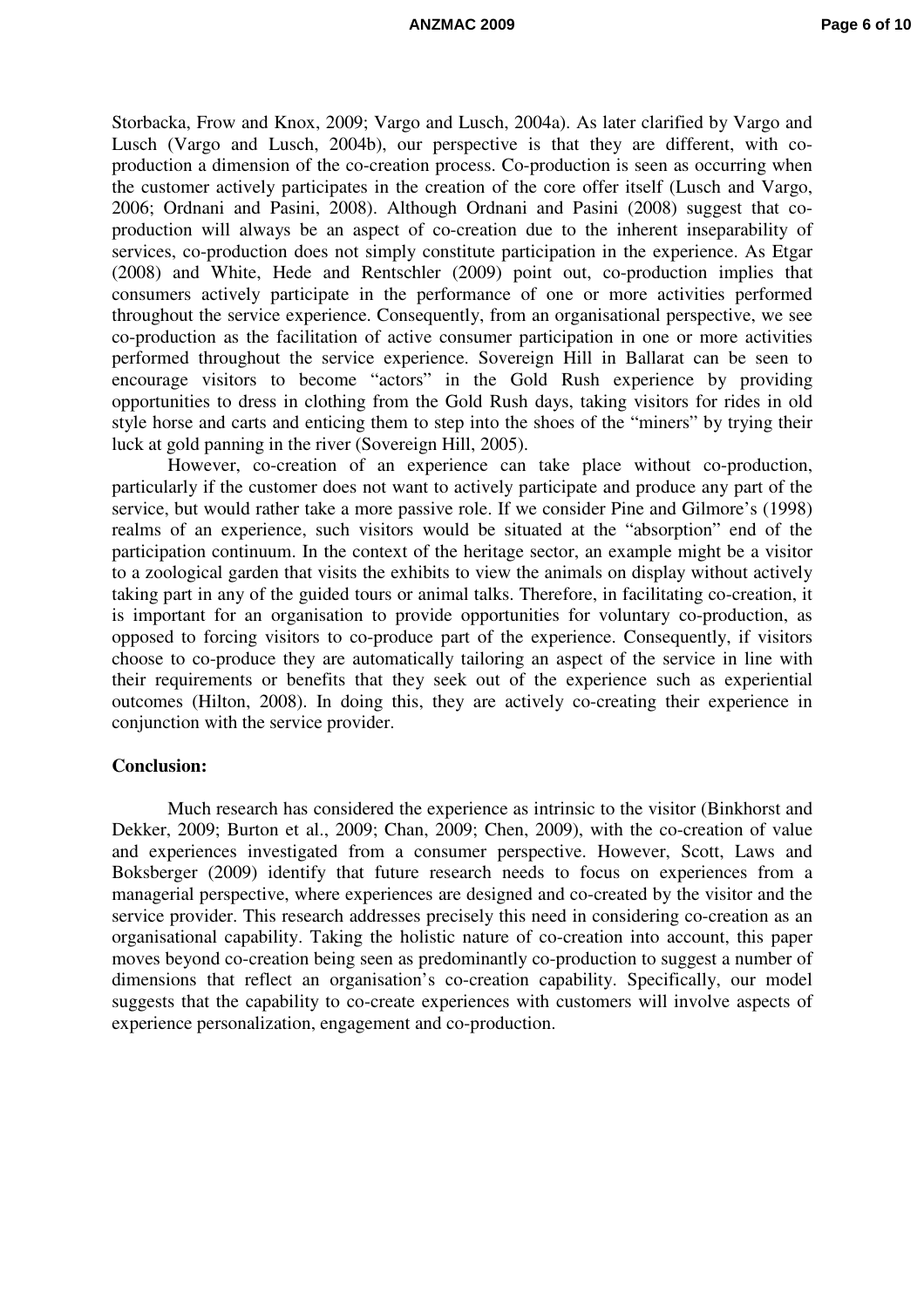# **References**

Arnould, E. J. & Thompson, C. J., 2005. Consumer culture theory (CCT): twenty years of research. Journal of Consumer Research 31(March), 868-882.

Auh, S., Bell, S. J., McLeod, C. S., & Shih, E., 2007. Co-production and customer loyalty in financial services. Journal of Retailing 83(3), 359-370.

Australian Bureau of Statistics;2001. Australian Culture and Leisure Classifications; 5th May, 2009.

Australian Bureau Statistics;2008. Arts + Culture in Australia: a statistical overview, 2008; http://www.abs.gov.au/AUSSTATS/abs@.nsf/ProductsbyTopic/B5DEC25B3155FC38CA25 72FE007753AE?OpenDocument 2008; 28th August, 2008.

Baker, T. L., Cronin, J. J. J., & Hopkins, C. D., 2009. The impact of involvement on key service relationships. Journal of Services Marketing 23(2), 115-124.

Ball, D., Coelho, P. S., & Vilares, M. J., 2006. Service personalization and loyalty. Journal of Services Marketing 20(6), 391-403.

Bartak, A. 2007. The departing train: on-line museum marketing in the age of engagement. In

Rentschler, R. and Hede, A.-M. (Eds.), Museum Marketing: Competing in the global marketplace, Butterworth-Heinemann, London, pp. 21-37.

Bettencourt, L. A. & Gwinner, K., 1996. Customization of the service experience: the role of the frontline employee. International Journal of Service Industry Management 7(2), 3-20.

Binkhorst, E. & Dekker, T. D., 2009. Agenda for co-creation tourism experience research. Journal of Hospitality Marketing and Management 18, 311-327.

Bourgeon-Renault, D., Urbain, C., Petr, C., Le Gall-Elly, M., & Gombault, A., 2006. An experiential approach to the consumption of value of arts and culture: the case of museums and monuments. International Journal of Arts Management 9(1 (Fall)), 35-47.

Bowden, J. L., 2009. The process of customer engagement: a conceptual framework. Journal of Marketing Theory and Practice 17(1), 63-74.

Burton, C., Louviere, J., & Young, L., 2009. Retaining the visitor, enhancing the experience: identifying attributes of choice in repeat museum visitation. International Journal of Nonprofit and Voluntary sector marketing 14, 21-34.

Celsi, R. L. & Olson, J. G., 1988. The role of involvement in attention and comprehension processes. Journal of Consumer Research 15, 210-224.

Chan, J. K. L., 2009. The consumption of museum service experiences: benefits and value of museum experiences. Journal of Hospitality Marketing and Management 18, 173-196.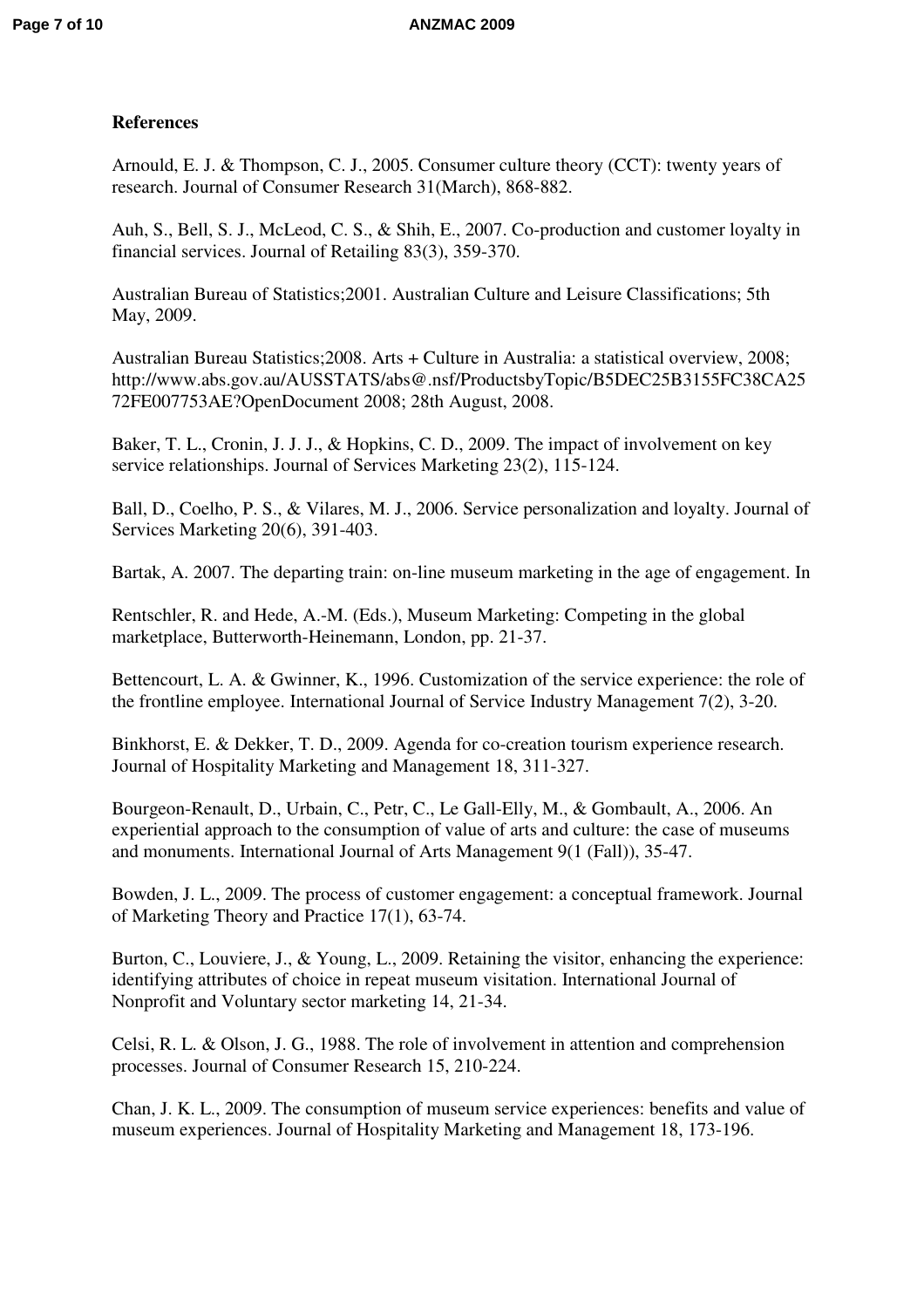Chen, Y., 2009. Possession and Access: consumer desires and value perceptions regarding contemporary art collection and exhibition visits. Journal of Consumer Research 35(April), 925-940.

Day, G. S. & Montgomery, D. B., 1999. Charting new directions for marketing. Journal of Marketing 63(Special Issue), 3-13.

Etgar, M., 2008. A descriptive model of the consumer co-production process. Journal of Academy of Marketing Science 36, 97-108.

Gwinner, K. P., Bitner, M. J., Brown, S. K., & Kumar, A., 2005. Service customization through employee adaptiveness. Journal of Service Research 8(2), 131-148.

Hilton, T., 2008. Leveraging Operant resources of consumers: improving consumer experience or productivity? Marketing Review 8(4), 359-366.

Holbrook, M. B. & Hirschman, E. C., 1982. The experiential aspects of consumption: consumer fantasies, feelings and fun. Journal of Consumer Research 9(September), 132-140.

Holbrook, M. B., 2006. The consumption experience: something new, something old, something borrowed, something sold: Part 1. Journal of Macromarketing 26(2), 259-266.

Holbrook, M. B., 2007a. The consumption experience: something new, something old, something borrowed, something sold: Part 4. Journal of Macromarketing 27(3), 303-329.

Holbrook, M. B., 2007b. The consumption experience: something new, something old, something borrowed, something sold: Part 2. Journal of Macromarketing 27(1), 86-96.

Holbrook, M. B., 2007c. The consumption experience: something new, something old, something borrowed, something sold: Part 3. Journal of Macromarketing 27(2), 173-201.

Kahn, W., 1990. Psychological conditions of personal engagement and disengagement at work. Academy of Management Journal 33(4), 692-724.

Lengnick-Hall, C. A., Claycomb, V., & Inks, L., 2000. From recipient to contributor: examining customer roles and experienced outcomes. European Journal of Marketing 34(3/4), 359-383.

Lusch, R. F. & Vargo, S. L., 2006. Service-dominant logic: reactions, reflections and refinements. Marketing Theory 6(3), 281-288.

MacLeod, N., Hayes, D., & Slater, A., 2009. Reading the landscape: the development of a typology of literary trails that incorporate and experiential design perspective. Journal of Hospitality Marketing and Management 18, 154-172.

McEwen, W. 2004. Why satisfaction isn't satisfying, Gallup Management Journal On-line, Vol. November 11.

National Gallery of Victoria, 2009. Salvador Dali: Liquid Desire; http://www.ngv.vic.gov.au/dali/#id=Dali&num=01; 7th July, 2009.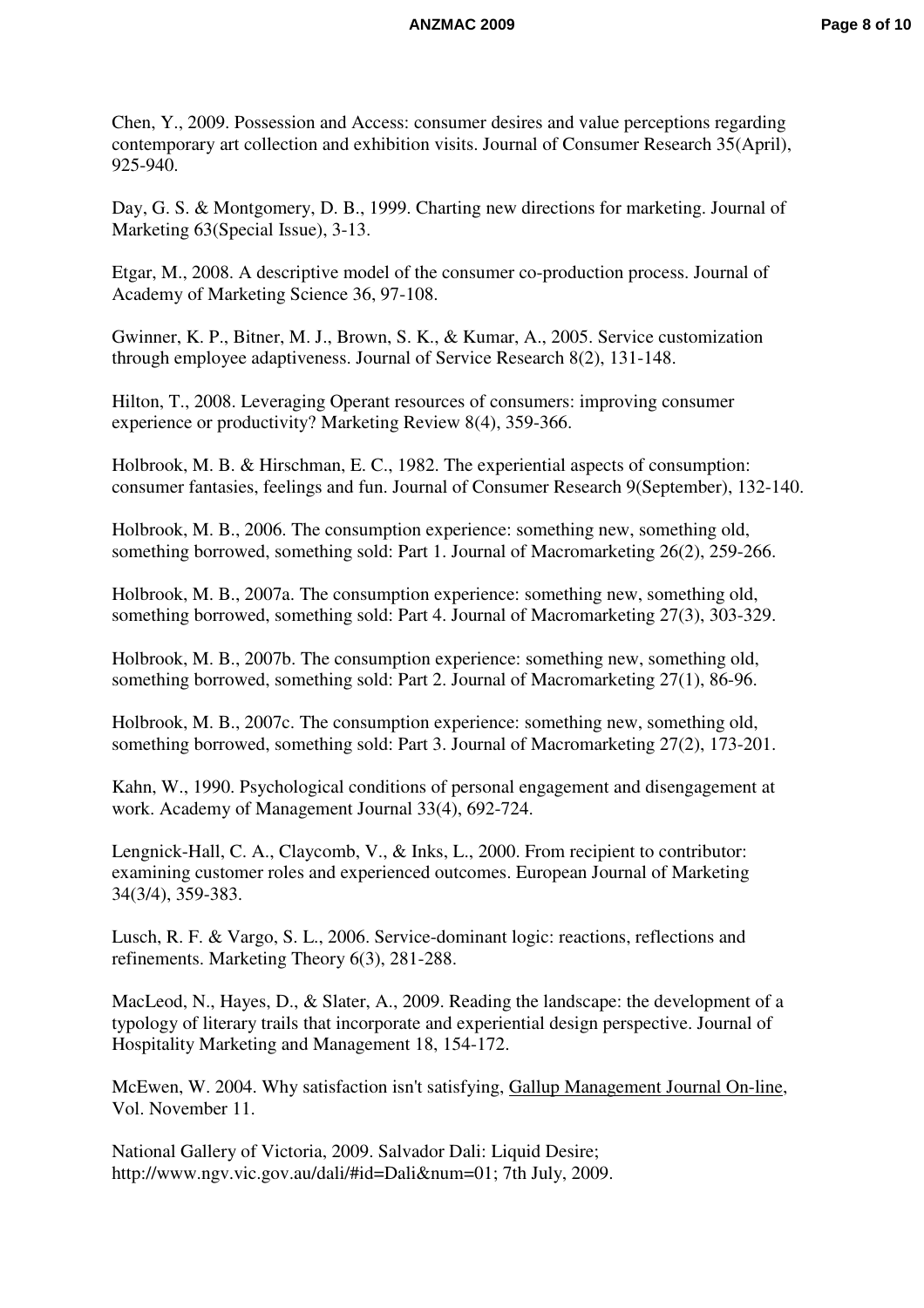O'Shaughnessy, J. & O'Shaughnessy, N. J., 2009. The service-dominant perspective: a step backwards? European Journal of Marketing 43(5/6), 784-793.

Ordnani, A. & Pasini, P., 2008. Service co-production and value co-creation: the case for a service oriented architecture (SOA). European Management Journal 26, 289-297.

Payne, A., Storbacka, K., & Frow, P., 2008. Managing co-creation of value. Journal of Academy of Marketing Science 36, 83-96.

Payne, A., Storbacka, K., Frow, P., & Knox, S., 2009. Co-creating brands: diagnosing and designing the relationship experience`. Journal of Business Research 62, 379-389.

Petty, R. E. & Cacioppo, J. T. 1981. Issue involvement as a moderator of the effects on attitude of advertising content and context. In Monroe, K. B. (Ed.), Advances in Consumer Research, Association for Consumer Research, Ann Arbor, MI, pp. 20-24.

Pine, B. D. & Gilmore, J., 1998. Welcome to the experience economy. Harvard Business Review July-August, 97-105.

Pine, B. D. & Gilmore, J. J. 1999. The Experience economy, Harvard Business School Press,Boston.

Pine, J. B. I., Peppers, D., & Rogers, M., 1995. Do you want to keep your customers forever? Harvard Business Review March-April, 103-114.

Prahalad, C. K. & Ramaswamy, V. 2004a. The future of competition: co-creating unique value with customers, Harvard Business School Press,Boston, Massachusetts.

Reinders, M. J., Dabholkar, P. A., & Frambach, R. T., 2008. Consequences of forcing consumers to use technology-based self-service. Journal of Service Research 11(2), 107-123.

Richins, M. L. & Bloch, P. H., 1986. After the new wears off: the temporal context of product involvement. Journal of Consumer Research 13, 280-285.

Saks, A., 2006. Antecedents and consequences of employee engagement. Journal of Managerial Psychology 21(7), 600-619.

Sawhney, M., Verona, G., & Prandelli, E., 2005. Collaborating to create: the internet as a platform for customer engagement in product innovation. Journal of Interactive Marketing 19(4), 4-16.

Scott, N., Laws, E., & Boksberger, P., 2009. The marketing of hospitality and leisure experiences. Journal of Hospitality Marketing and Management 18, 99-110.

Shen, A. & Ball, D., 2009. Is personlization of services always a good thing? Exploring the role of technology-mediated personalization (TMP) in service relationships. Journal of Services Marketing 23(2), 80-92.

Sovereign Hill, 2005. Sovereign Hill, Ballarat, Victoria; http://www.sovereignhill.com.au/; 8th July, 2009.